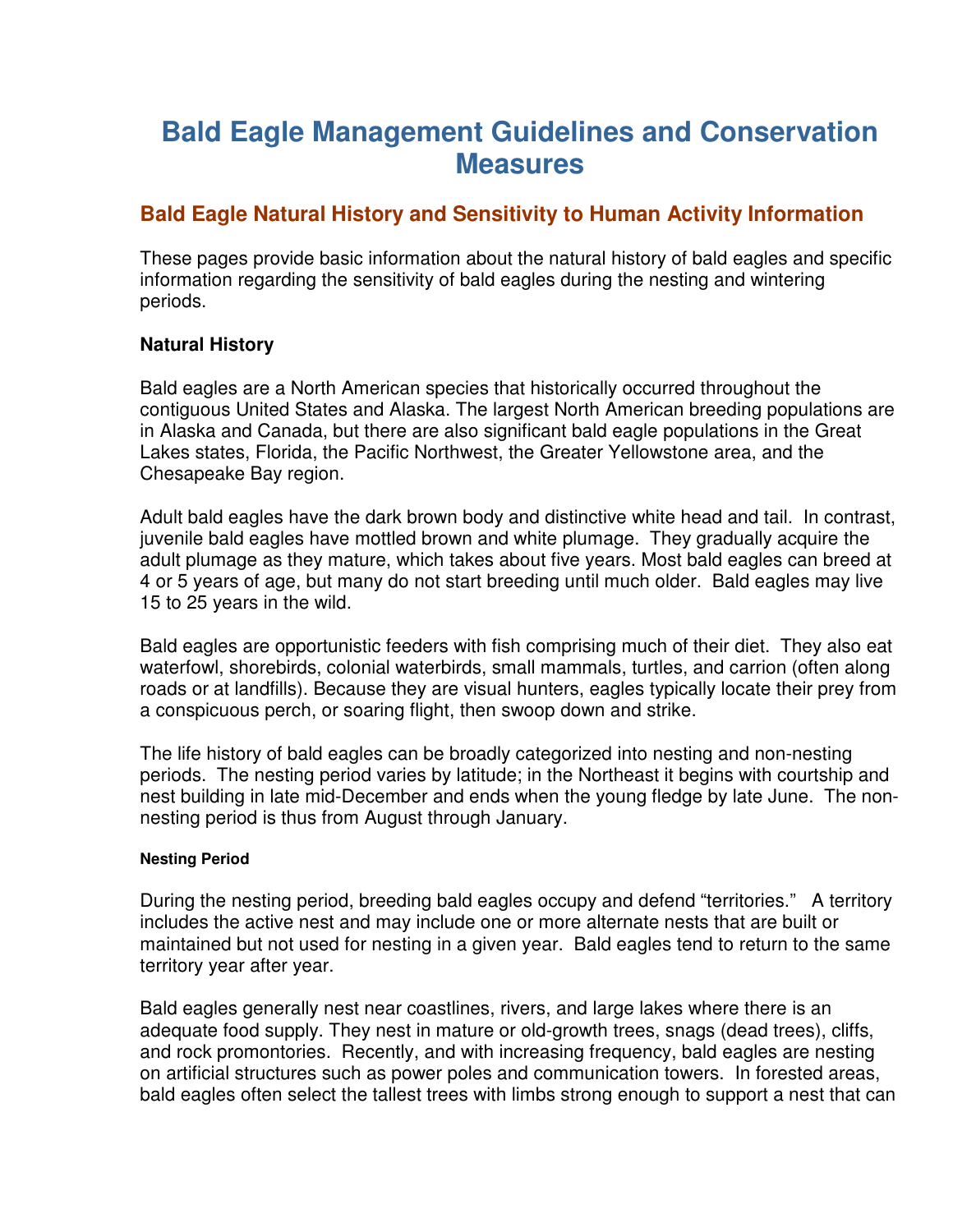weigh more than 1,000 pounds. Nest sites typically include at least one perch with a clear view of the water, where they forage. Eagle nests are constructed with large sticks, and may be lined with moss, grass, plant stalks, lichens, seaweed, or sod. Nests are usually about 4-6 feet in diameter and 3 feet deep, although larger nests exist.

Dates vary (see Table below), but generally egg-laying begins at the end February in the Northeast. Clutch sizes range from one to three eggs. Successful pairs usually raise one or two young, or occasionally three per nest. Eaglets make their first unsteady flights about 10 to 12 weeks after hatching, and fledge (leave their nests) within a few days after that first flight. The time between egg-laying and fledging is approximately four months. However, young birds usually remain in the vicinity of the nest for several weeks after fledging because they are almost completely dependent on their parents for food until they disperse from the nesting territory approximately 6 weeks later. The entire breeding cycle, from initial activity at a nest through the period of fledgling dependency, is about 6 months.

| $Nov.$ Dec.                 | Jan. | Feb. | Mar. | <b>April</b> | May | June | July |  | $ Aug. $ Sept $ Oct. $ |  |
|-----------------------------|------|------|------|--------------|-----|------|------|--|------------------------|--|
| Nest Building>>             |      |      |      |              |     |      |      |  |                        |  |
| Egg Laying/Incubation>      |      |      |      |              |     |      |      |  |                        |  |
| Hatching/Rearing Young>>>>> |      |      |      |              |     |      |      |  |                        |  |
| Fledging Young>>            |      |      |      |              |     |      |      |  |                        |  |

## **Bald Eagle Nesting Period Chronology within the Midwest**

#### **Non-Nesting Period**

In the fall, bald eagles begin moving to their wintering grounds, with the greatest numbers migrating in late October and November when prey becomes limited. Wintering bald eagles occur throughout the country but are most abundant in the West and Midwest. An abundant, readily available food supply in conjunction with one or more suitable night roost sites is the primary characteristic of winter habitat. The majority of wintering eagles are found near open water where they feed on fish and waterfowl, often taking the dead, crippled, or otherwise vulnerable animals. Mammalian carrion is an important alternate source of food at some locations. Also, many bald eagles spend a substantial portion of the non-nesting period in terrestrial habitats far from open water, relying on prey that they can easily catch, such as small mammals, or scavenge, such as big game or livestock.

At night, wintering eagles often congregate at communal roost trees, in some cases traveling 32 miles (20 km) or more from feeding areas to a roost site. The same roost trees are used for several years. Many are in locations that are protected from the wind by vegetation or terrain, providing a more favorable thermal environment. The use of these protected sites helps minimize the energy stress encountered by wintering birds. Communal roosting may also assist eagles in finding food.

## **Sensitivity of Bald Eagles to Human Activity**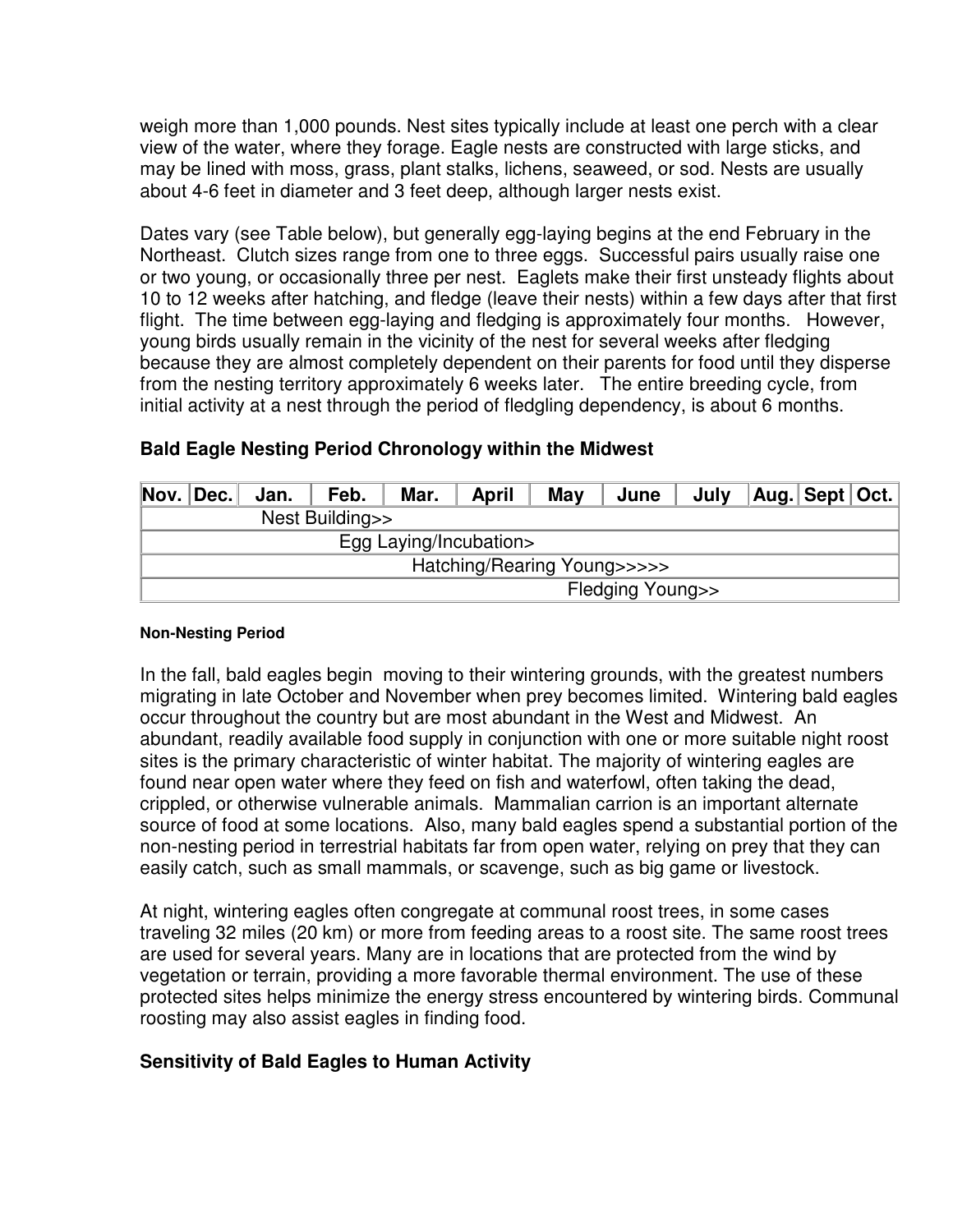#### **Nesting Period**

The bald eagle nesting period consists of 5 phases: courtship and nest building, egg laying, incubation and hatching, early nestling period, and late nestling period. Eagle sensitivity to humans varies among these 5 phases, with eagles being most sensitive to human disturbance during the courtship and nest building phase.

Sensitivity also varies among individuals within each phase. Some pairs, for example, nest successfully near human activity, while others abandon nest sites in response to activities much farther away. This variability may be related to a number of factors, including visibility of the activity, its duration and noise level, extent of the area affected by the activity, the eagle pair's prior experiences with humans, and tolerance of the individual nesting pair. Despite this variability, the sensitivity of bald eagles can be generally described within each nesting phase.

| Phase          | Activity                                             | Sensitivity to<br>Human Activity                             | Comments                                                                                                                                                                                                                                                       |
|----------------|------------------------------------------------------|--------------------------------------------------------------|----------------------------------------------------------------------------------------------------------------------------------------------------------------------------------------------------------------------------------------------------------------|
|                | Courtship and<br>Nest Building                       | Most sensitive<br>period; likely to<br>respond<br>negatively | Most critical time period. Disturbance is<br>manifested in nest abandonment. Bald eagles<br>in newly established territories are more prone<br>to abandon nest sites.                                                                                          |
| Ш              | Egg laying                                           | Very sensitive<br>period                                     | Human activity of even limited duration may<br>cause nest desertion and abandonment of<br>territory for the nesting season.                                                                                                                                    |
| $\mathbf{III}$ | Incubation and<br>Hatching                           | Very sensitive<br>period                                     | Adults are less likely to abandon the nest near<br>and after hatching. However, flushed adults<br>leave eggs and young unattended; eggs are<br>susceptible to cooling, loss of moisture,<br>overheating, and predation; young are<br>vulnerable to elements.   |
| IV             | Nestling period, 4<br>to 8 weeks                     | Moderately                                                   | Likelihood of nest abandonment and<br>sensitive period vulnerability of the nestlings to elements<br>gradually decreases. However, nestlings may<br>miss feedings, which may affect their survival,<br>or may prematurely leave the nest due to<br>disruption, |
| v              | Nestlings 8 weeks Very sensitive<br>through fledging | period                                                       | Gaining flight capability, nestlings 8 weeks and<br>older may flush from the nest prematurely due<br>to disruption and die.                                                                                                                                    |

## **Relative Sensitivity of Nesting Bald Eagle to Human Activities**

Bald eagles may respond in a variety ways when they are disturbed by human activities. During the nest building period, for example, eagles may inadequately construct or repair their nest, or may abandon the nest, both of which can lead to failed nesting attempts.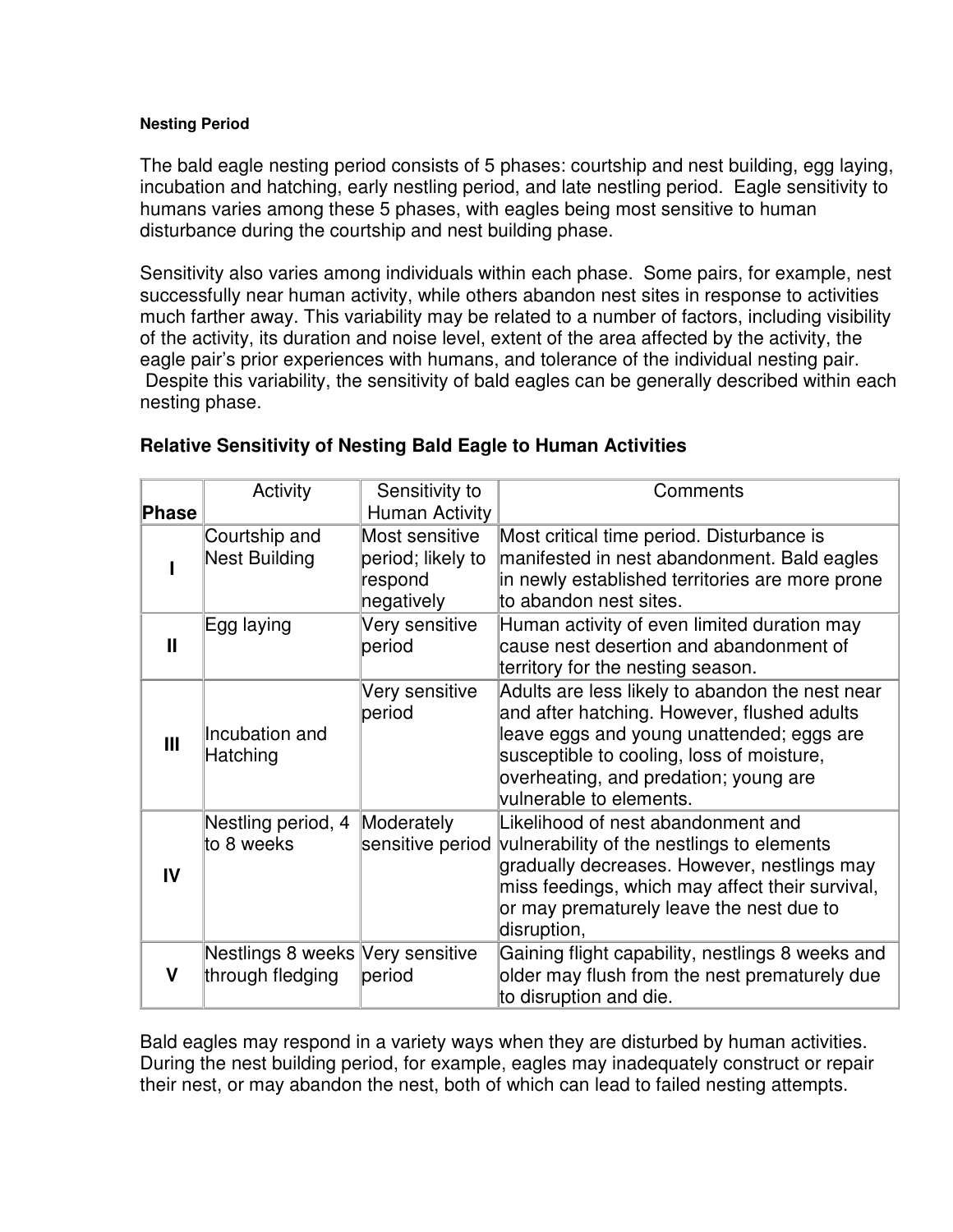During the incubation and hatching period, human activities may startle adults or cause them to flush from the nest. Startling can damage eggs or injure young when the adults abruptly leave the nest.

Prolonged absences of adults from their nests can jeopardize eggs or young. Depending on weather conditions, eggs may overheat or cool and fail to hatch. Young nestlings rely on their parents to provide warmth or shade, and may die from hypothermia or heat stress if adults are forced away from the nest for an extended period of time. Eggs and juveniles are subject to greater predation risk while they are unattended.

If human activities disrupt the adults' foraging and feeding schedule, the young may not develop healthy plumage, which can affect their ability to survive.

Older nestlings may be startled by loud or intrusive human activities and prematurely jump from the nest before they are able to fly or care for themselves.

Human activities that cause any of these responses and lead to injury, a decrease in productivity, or nest abandonment could be, considered disturbance under the Eagle Act and thus a violation of the Act.

#### **Avoiding Bald Eagle Disturbance at Nest Sites**

To avoid disturbing nesting bald eagles, we recommend that you (1) maintain natural forested (or vegetative) buffers around nest trees, and (2) avoid certain activities during the nesting season. The buffer areas serve to minimize visual and auditory impacts associated with human activities near nest sites.

The impact that a new human activity has on a pair of nesting eagles depends on whether the eagles can see the activity from their nest and on how tolerant the birds are to human activity, which may be evidenced by the presence of ongoing human activity near the nest. Visibility is a factor because eagles are more prone to disturbance when an activity occurs in full view. For this reason, we recommend that people locate activities farther from the nest in areas with open vistas than in areas where the view is shielded by rolling topography, trees, or other screening factors. Also, vegetative buffers should be large enough to protect existing nest trees and provide for alternative or replacement nest trees. The size and shape of effective buffers depends on topography and other characteristics surrounding the nest site. For example, in open areas where there are little or no natural forested buffers, the distance alone will serve as the buffer. Consequently, the buffers in open areas may need to be larger than for areas with denser vegetation or other natural screening.

In addition to the physical features of the landscape, appropriate buffer size may vary according to the historical tolerances of eagles to human activities in particular localities, and may also depend on the location of the nest in relation to feeding and roosting areas used by the eagles. The continued presence of nesting bald eagles in the vicinity of the existing activities indicates that eagles in that area can tolerate a greater degree of human